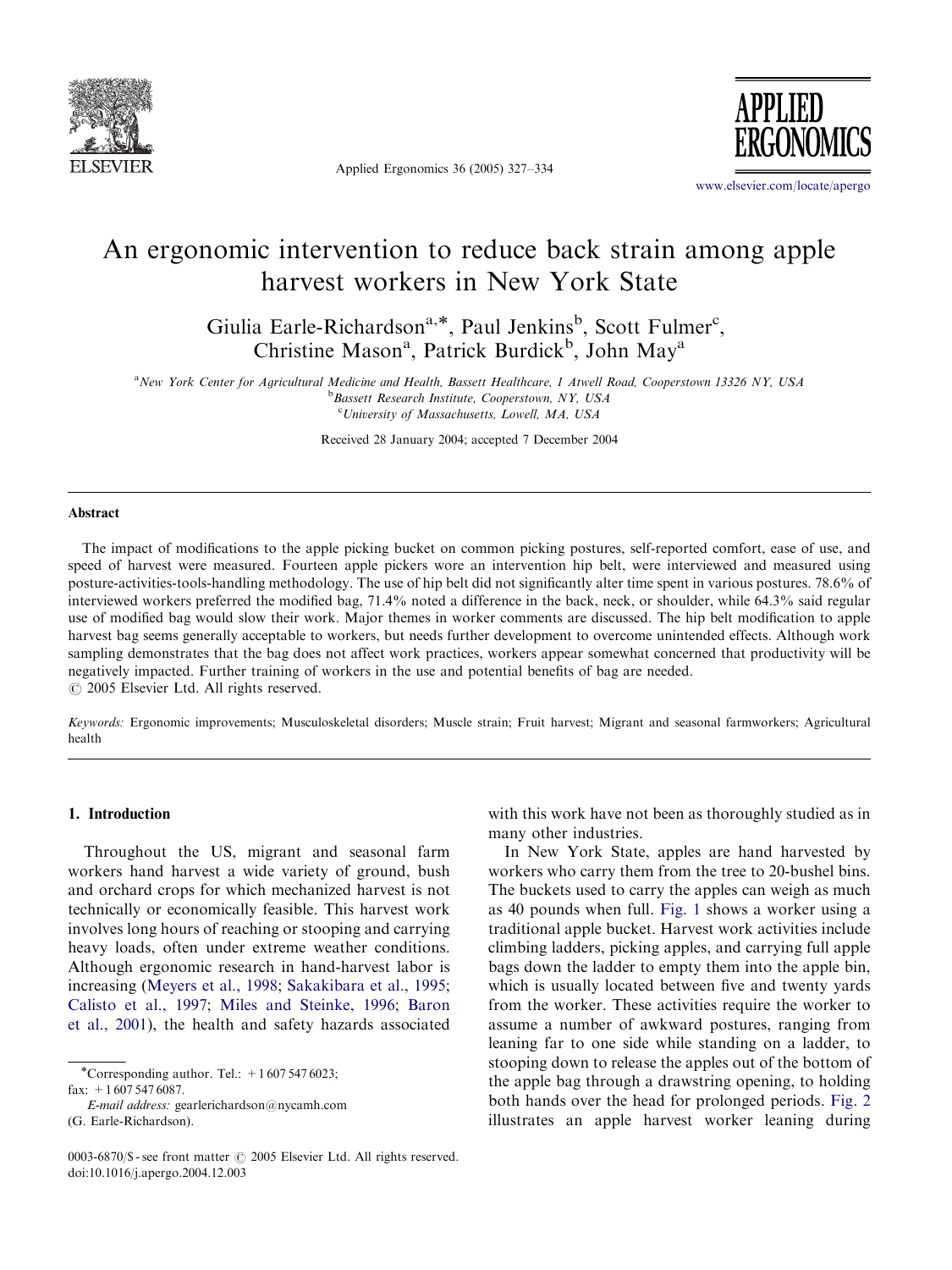<span id="page-1-0"></span>

Fig. 1. Apple harvest worker carrying full bucket of apples over one shoulder.



Fig. 2. Apple harvest worker leaning to pick.

picking. Many of these postures are assumed while the apple bag is full or partially full, which increases the likelihood of muscle and joint strain injuries. The postures associated with these activities have been cited in a number of studies as being related to musculoskeletal disorders [\(Pinzke, 1997;](#page--1-0) [Meyers et al., 1998](#page--1-0); [Pan](#page--1-0) [et al., 1999](#page--1-0); [Calisto and Kleisinger, 2001](#page--1-0); [Bjelle et al.,](#page--1-0) [1979](#page--1-0); [Sakakibara et al., 1995\)](#page--1-0).

Previous research by the New York Center for Agricultural Medicine and Health (NYCAMH) suggests that back, neck and shoulder strain is a common problem among orchard workers [\(Earle-Richardson](#page--1-0) [et al., 2003\)](#page--1-0). This is consistent with other similar studies ([Sakakibara et al., 1995;](#page--1-0) [Calisto et al., 1997](#page--1-0)). Further research [\(Earle-Richardson et al., 2004\)](#page--1-0) found that workers spend three-quarters of the time with a full or partially full bag and significant amounts of time in awkward trunk, arm or leg postures. This research also identified significant intervals of doing both of these in combination. Other studies have found proportions of apple hand harvest time spent with hands over the shoulder in a range from 40% to 50% [\(Calisto and](#page--1-0) [Kleisinger, 2001;](#page--1-0) [Sakakibara et al., 1995](#page--1-0)).

The identification of high proportions of working time spent with heavy loads and in awkward postures underscores the need for the development of load or posture-modifying interventions. Once developed, such interventions must be evaluated according to a number of criteria before producing and testing on a large-scale. Specifically, it must be determined whether the intervention is likely to be effective in the orchard environment and is acceptable to workers as well as to the orchard enterprises.

In this study, a community ergonomic work team made up of research staff, farm workers, orchard owners and other agricultural community members developed two ergonomic modifications to the appleharvesting bag. One of these alterations was then evaluated by working apple harvest workers for overall acceptability, comfort and impact on picking speed.

### 2. Methods

#### 2.1. Development of the ergonomic intervention

During 2001–2002, researchers held seven group meetings with orchard owners and managers, farm workers, and other apple industry representatives. When individual orchard owners were unable to attend these meetings, an interviewer was sent to the farm to obtain their input.

The goal of these meetings was to identify several intervention concepts and collaboratively select one to test in the orchard. This ergonomic team process is consistent with methods used in a number of agricultural ergonomic studies [\(Miles and Steinke, 1996;](#page--1-0) [Baron](#page--1-0) [et al., 2001](#page--1-0); [Ehlers and Palermo, 1999;](#page--1-0) [Meyers et al.,](#page--1-0) [1997](#page--1-0); [Zalk, 2000](#page--1-0)).

The meetings and interviews included an introduction to ergonomic principles, a presentation of the ergonomic